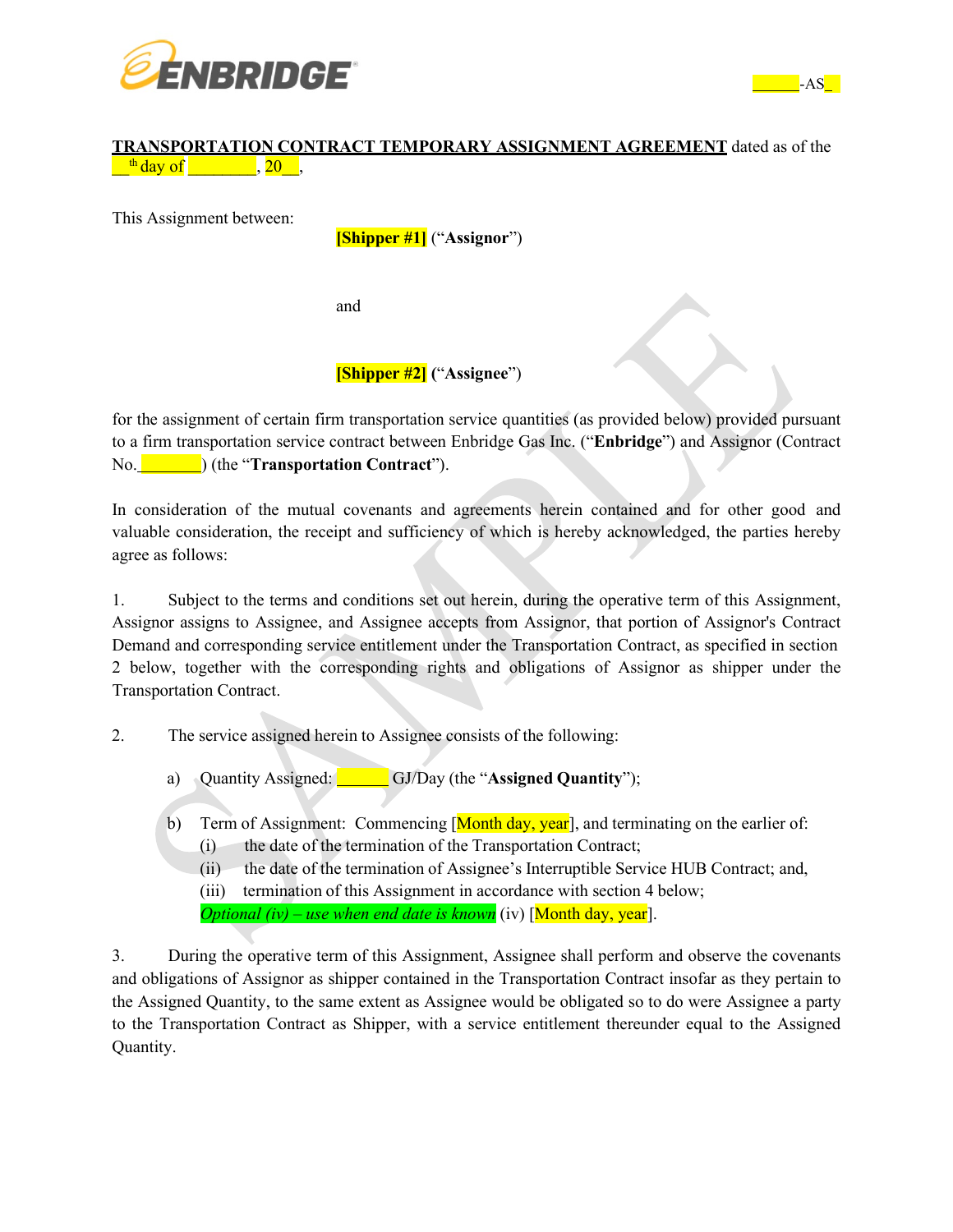

4. In the event that Assignee fails to comply with section 3 hereof, Assignor shall have the right to terminate this Assignment. Such termination shall take effect two (2) business days after Enbridge and Assignee have received notice of termination of this Assignment from Assignor.

5. Assignor acknowledges that it is and will remain obligated to Enbridge to perform and observe the covenants and obligations of Shipper that are contained in the Transportation Contract in regard to the Assigned Quantity insofar as Enbridge is concerned*.* Assignee hereby indemnifies Assignor for, and holds Assignor harmless from, all charges that Enbridge may be entitled to collect from Assignor under the assigned portion of the Transportation Contract in regard to the Assigned Quantity in the event that Assignee fails to pay them.

6. Assignee agrees to enter into an Interruptible Service HUB Contract with Enbridge as a condition to the Assignment taking effect and agrees to maintain such contract in place during the operative term of this Assignment.

7. Notwithstanding anything to the contrary herein set forth or implied, Assignor reserves and retains for itself exclusively the option or right to renew or otherwise extend the operative term of the Transportation Contract.

8. This Assignment and the rights and obligations of the parties hereunder are subject to all valid and applicable present and future laws, rules, regulations, and orders of any governmental or regulatory authority having jurisdiction or control over the parties hereto to either of them, or over the Transportation Contract, and the assignment of the service entitlement thereunder.

9. Assignee acknowledges that it has been made aware of the relevant terms and conditions in Assignor's Transportation Contract.

10. This Assignment shall be construed in accordance with and governed by the laws of the Province of Ontario applicable therein.

11. This Assignment shall enure to the benefit of and be binding upon the parties hereto and their respective successors and permitted assigns.

12. Assignor and Assignee will use reasonable efforts to work with Enbridge to transfer to Assignee any gas imbalance, and/or energy adjustment(s) incurred by Assignee under this Assignment. Assignee shall be liable for all penalties and costs associated with any quantity or energy imbalances caused by Assignee. Assignee shall hold Assignor harmless and indemnify Assignor for said matters.

13. No amendment or modification of this Assignment shall be binding unless in writing and signed by all parties hereto.

14. If the Assignee requests Enbridge to zero rate the GST/HST on any gas transportation charges for the Assigned Quantity, Assignee must provide Assignor and Enbridge with an executed declaration in the form attached at Schedule 1.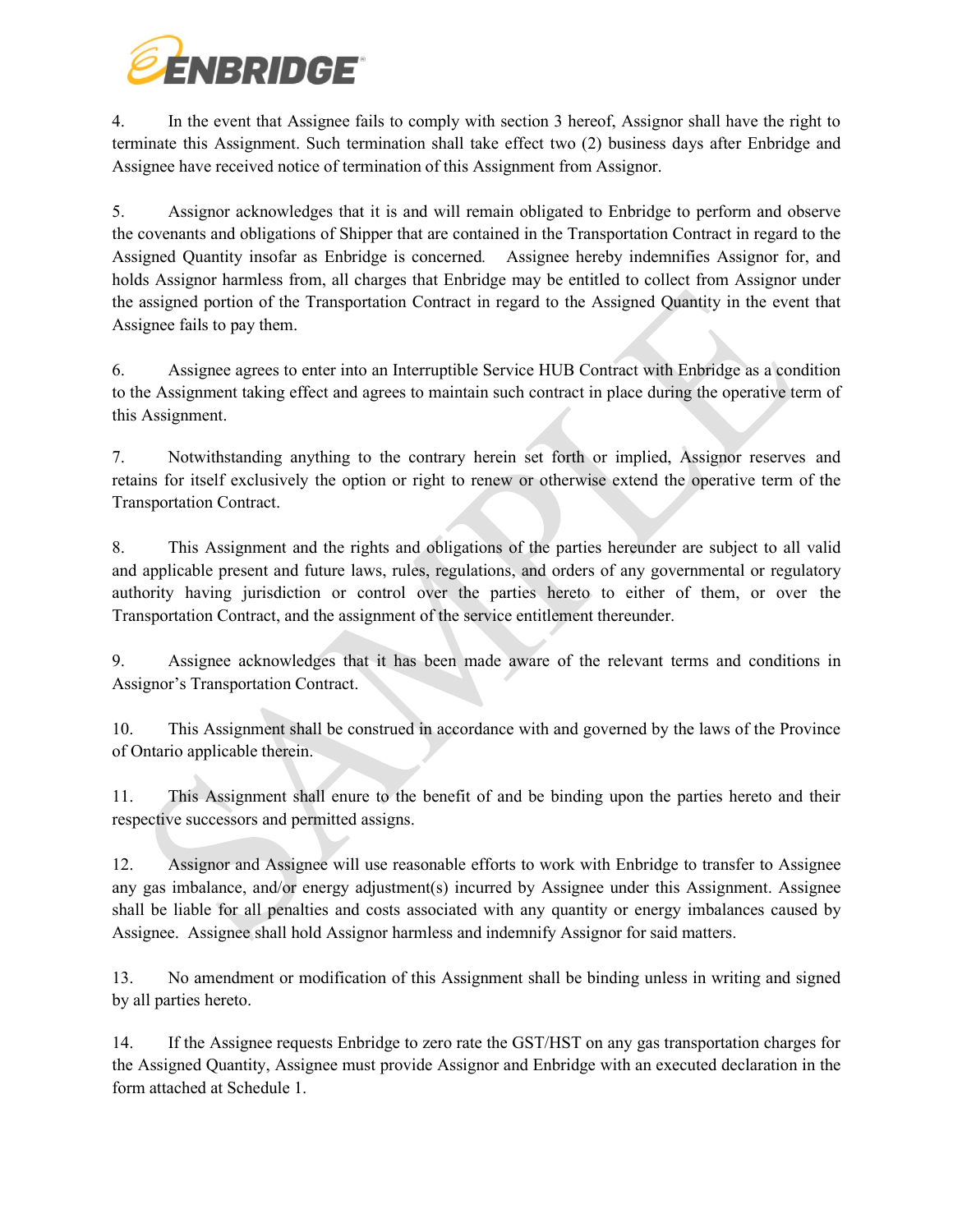

15. **IN WITNESS WHEREOF** the parties hereto have duly executed and delivered this Assignment as of the day, month, and year first above written.

| [Shipper #1]                | [Shipper #2]                |  |
|-----------------------------|-----------------------------|--|
| (ASSIGNOR)                  | (ASSIGNEE)                  |  |
|                             |                             |  |
| By:                         | By:                         |  |
| Title:                      | Title:                      |  |
| <b>Authorized Signatory</b> | <b>Authorized Signatory</b> |  |

Enbridge acknowledges this Assignment contained herein and agrees to treat Assignee as Shipper with a service entitlement under the Transportation Contract equal to the Assigned Quantity during the operative term of this Assignment, subject to any early termination of the Assignment provided pursuant to the Transportation Contract, or section 4 herein.

## **ENBRIDGE GAS INC.**

By:  $\qquad \qquad$ 

Title:

*Authorized Signatory*